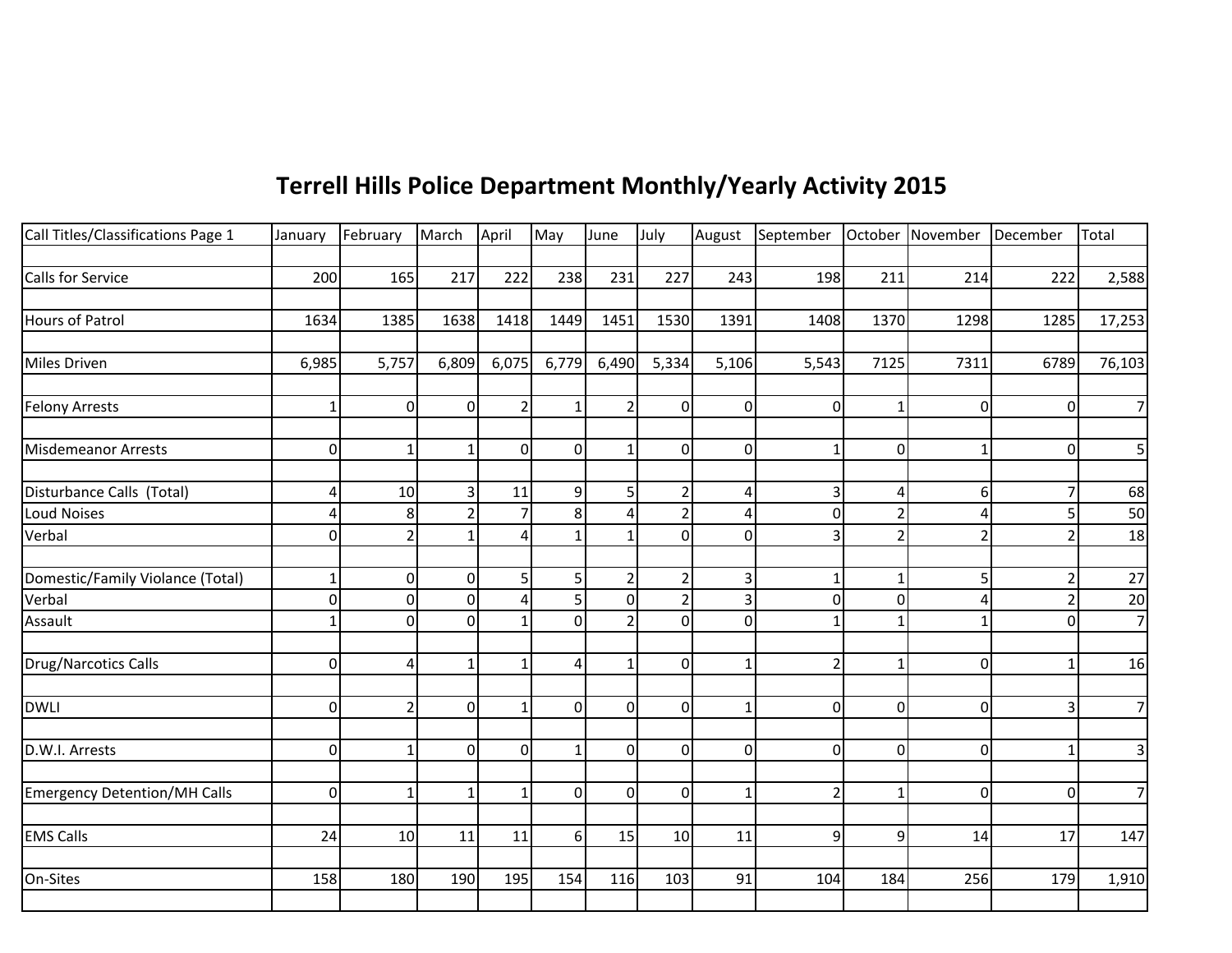| Call Titles/Classifications Page 2 | January                 | February       | March          | April          | May                     | June             | July           | August         | September               |                | October November December |                | Total |
|------------------------------------|-------------------------|----------------|----------------|----------------|-------------------------|------------------|----------------|----------------|-------------------------|----------------|---------------------------|----------------|-------|
|                                    |                         |                |                |                |                         |                  |                |                |                         |                |                           |                |       |
| Fire Calls: Actual Fires/Incidents | $\overline{a}$          | 12             | 5              | 9              | 12                      | $6 \overline{6}$ | $\overline{9}$ | 12             | 11                      | $\overline{4}$ | 11                        | 9              | 104   |
|                                    |                         |                |                |                |                         |                  |                |                |                         |                |                           |                |       |
| Found Property (Total)             | $\mathbf 1$             | $\overline{2}$ | $\mathbf 1$    | 2              | $\overline{2}$          | $\mathbf{1}$     | 3              | $\mathbf 1$    | $\pmb{0}$               | 4              |                           | $\overline{2}$ | 21    |
| Officers' Found                    | $\mathbf 0$             | $\mathbf 0$    | $\mathbf 0$    | $\mathbf 0$    | $\overline{0}$          | $\mathbf 0$      | $\mathbf{1}$   | $\mathbf{1}$   | $\mathbf 0$             | $\mathbf{1}$   | $\overline{c}$            | $\mathbf 0$    | 5     |
| Citizens' Found                    | $\mathbf 1$             | $\overline{2}$ | $\mathbf{1}$   | $\overline{2}$ | $\overline{2}$          | $\mathbf{1}$     | $\overline{2}$ | $\mathbf 0$    | $\overline{0}$          | $\overline{3}$ | $\Omega$                  | $\overline{2}$ | 16    |
| Follow-Up Investigations Calls     | 9                       | 10             | 15             | 8              | $\overline{7}$          | 6                | 20             | 16             | 11                      | $\overline{7}$ | 16                        | 16             | 141   |
| Information Calls (Total)          | 22                      | 12             | 17             | 24             | 13                      | 14               | $\overline{7}$ | 19             | 23                      | 12             | 19                        | 18             | 200   |
| Criminal                           | 10                      | $\overline{3}$ | 9              | 9              | 4                       | 5                | 4              | 9              | $\overline{7}$          | $\overline{4}$ |                           | 10             | 79    |
| Civil                              | 12                      | 9              | 8              | 15             | $\overline{9}$          | 9                | 3              | 10             | 16                      | 8 <sup>1</sup> | 14                        | 8              | 121   |
| Investigation Calls (Total)        | 3                       | $\mathbf 0$    | 10             | 4              | 10                      | 10               | 16             | 3              | 6                       | 5              |                           | 8              | 82    |
| Criminal                           | $\overline{2}$          | $\overline{0}$ | 8              | 4              | 9                       | 10               | 14             | $\overline{2}$ | $\overline{2}$          | $\overline{4}$ | 5                         | 5              | 65    |
| Civil                              | $\mathbf 1$             | $\mathbf 0$    | $\overline{2}$ | $\Omega$       | 1                       | $\mathbf 0$      | $\overline{2}$ | $\mathbf 1$    | $\overline{4}$          | $\mathbf{1}$   | $\overline{\mathbf{z}}$   | 3              | 17    |
| Alarms                             | 55                      | 47             | 68             | 64             | 75                      | 69               | 70             | 86             | 49                      | 56             | 67                        | 50             | 756   |
| <b>Animal Complaints</b>           | 23                      | 13             | 21             | 23             | 24                      | 18               | 15             | 20             | 17                      | 14             | 20                        | 18             | 226   |
| Open Door Calls                    | $\mathbf 1$             | $\overline{0}$ | $\overline{2}$ | 3              | $\overline{\mathbf{3}}$ | 5                | $\pmb{0}$      | $\mathbf{1}$   | 1                       | $\overline{7}$ | $\overline{2}$            | $\mathbf 0$    | 25    |
| Out of Town, (OT) Checks           | 27                      | 40             | 67             | 22             | 45                      | 93               | 85             | 173            | 50                      | $\overline{7}$ | 115                       | 82             | 806   |
| Parking Violations (Total)         | $\overline{\mathbf{r}}$ | $\mathbf{1}$   | 4              | 3              | 7                       | 3                | 3              | $\mathbf 1$    | $\overline{5}$          | 17             | 33                        | 18             | 99    |
| Warnings                           | $\overline{\mathbf{4}}$ | $\mathbf{1}$   | 4              | 3              | $6 \mid$                | 3                | $\overline{2}$ | $\mathbf 1$    | $\overline{\mathbf{3}}$ | $\overline{7}$ | $\Omega$                  | 3              | 37    |
| Citations                          | $\mathbf 0$             | $\Omega$       | $\Omega$       | $\Omega$       | 1                       | $\Omega$         | $\mathbf{1}$   | $\mathbf 0$    | $\overline{2}$          | 10             | 33                        | 15             | 62    |
| <b>Property Crimes</b>             |                         |                |                |                |                         |                  |                |                |                         |                |                           |                |       |
| <b>Burglary/Building</b>           | $\mathbf 2$             | $\mathbf{1}$   | $\mathbf{1}$   | $\Omega$       | $\overline{0}$          | $\mathbf 0$      | $\mathbf{1}$   | $\mathbf 0$    | $\pmb{0}$               | $\Omega$       | $\Omega$                  | 0              | 5     |
| Burglary/Habitation                | $\overline{3}$          | $\mathbf 0$    | $\mathbf 0$    | $\Omega$       | $\overline{0}$          | $\mathbf{1}$     | 5              | $\mathbf 1$    | $\mathbf 0$             | $\mathbf{1}$   | $\Omega$                  | $\overline{0}$ | 11    |
| Burglary/Vehicle                   | $\mathbf 1$             | $\overline{2}$ | 3              | 1              | $\overline{2}$          | 2                | $\mathbf{1}$   | $\mathbf{1}$   | 6                       | 10             |                           | 3              | 39    |
| Theft                              | $\overline{\mathbf{3}}$ | 3              | $\mathbf{1}$   | $\overline{2}$ | $\overline{\mathbf{3}}$ | 3                | $\overline{2}$ | $\overline{3}$ | $\overline{2}$          | 4              | 5                         | 8              | 39    |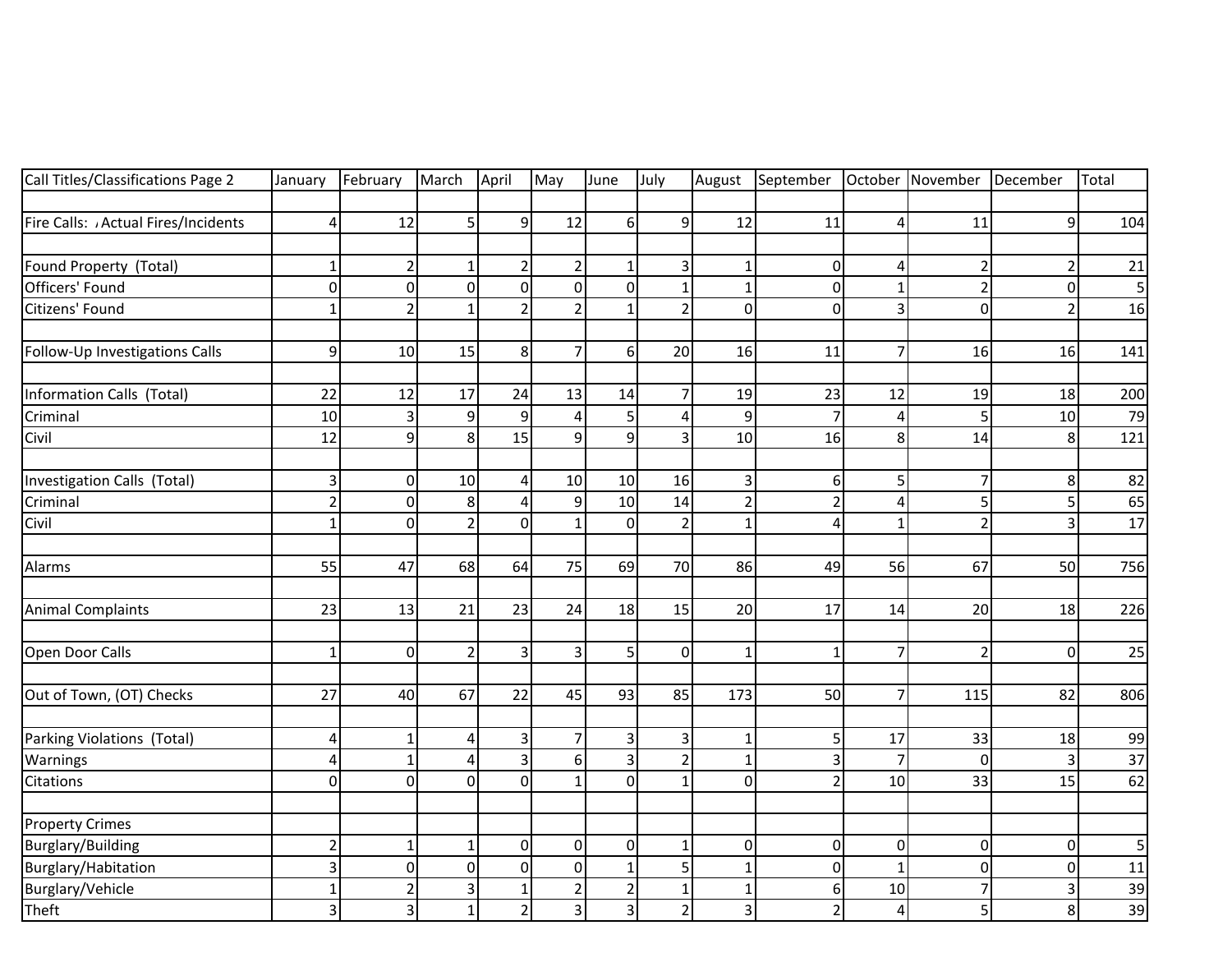| Call Titles/Classifications Page 3 | January        | February     | March                 | April        | May            | June           | July         | August         | September      | October        | November       | December     | Total          |
|------------------------------------|----------------|--------------|-----------------------|--------------|----------------|----------------|--------------|----------------|----------------|----------------|----------------|--------------|----------------|
|                                    |                |              |                       |              |                |                |              |                |                |                |                |              |                |
| Property Crimes Cont.              |                |              |                       |              |                |                |              |                |                |                |                |              |                |
| <b>Criminal Mischief</b>           | 6              |              | 3                     | 2            | $\overline{0}$ |                | 3            | $\vert$        |                | $\overline{2}$ | З              | 3            | $30\,$         |
| <b>Criminal Trespass</b>           | $\mathbf 0$    | $\Omega$     | $\Omega$              |              | $\Omega$       |                | $\Omega$     | $\overline{0}$ | $\overline{0}$ | $\Omega$       | $\Omega$       | 0            | $\overline{2}$ |
| Robbery/Aggravated Robbery         | 0              | $\Omega$     | $\Omega$              | $\Omega$     | $\Omega$       | $\Omega$       | $\Omega$     | $\overline{0}$ | $\Omega$       | $\Omega$       | $\Omega$       | 0            | $\mathbf 0$    |
| <b>Public/Community Relations</b>  | $\overline{2}$ | 2            | $\mathbf{1}$          |              | $\Omega$       | $\mathbf 0$    | 0            | $\overline{0}$ | $\mathbf 0$    | $\mathbf{1}$   | $\Omega$       | $\mathbf{1}$ | 8              |
| Assault                            | 0              | $\Omega$     | $\Omega$              | 0            | 1              | 0              | 0            | $\overline{0}$ | $\mathbf 0$    | 1              | 1              | 0            | 3              |
| Suicide, Attempted Suicide         | 0              | $\mathbf{1}$ | $\mathbf 0$           | 0            | $\Omega$       | $\Omega$       | 0            | $\overline{0}$ | $\mathbf 0$    | $\overline{0}$ | $\Omega$       | $\mathbf{1}$ | $\overline{2}$ |
| Suspicious Person Calls (Total)    | 7              | 10           | 10                    | 9            | 8 <sup>1</sup> |                | 10           | 15             | 4              | 12             | 5              | 12           | 109            |
| Actual/Possible Criminal Activity  | 0              | $\Omega$     | $\overline{3}$        |              | $\overline{0}$ |                | $\mathbf{0}$ | $\overline{0}$ | $\Omega$       | $\mathbf 0$    | $\Omega$       | 0            | 5              |
| Unable to Locate                   | 5              | 5            | 3                     | 3            | 3              | 3              | 4            | 6              |                | 5              | 3              | Δ            | 45             |
| Unfounded                          | $\overline{2}$ | 5            | 4                     | 5            | 5              | 3              | 6            | $\overline{9}$ | 3              | $\overline{7}$ | $\overline{2}$ | 8            | 59             |
| Suspicious Vehicle Calls (Total)   | 7              | Δ            | $\boldsymbol{\Delta}$ | 15           | 5              | 5              | 9            | 13             | 10             | 9              | 8              | 16           | 105            |
| Actual/Possible Criminal Activity  | 0              | $\Omega$     | $\Omega$              | Δ            | $\mathbf{1}$   | $\mathbf 0$    | $\Omega$     | $\mathbf{1}$   | Δ              | $\overline{2}$ | 0              | $\mathbf 0$  | 12             |
| Unable to Locate                   | 3              |              | 3                     | 6            | 4              |                | 5            | $\overline{9}$ | 2              | 4              | 5              | 12           | 57             |
| Unfounded                          | 4              | 3            | $\mathbf 1$           | 5            | 0              | $\overline{2}$ | 4            | $\overline{3}$ | 4              | 3              | 3              | 4            | 36             |
| <b>THCO Violations (Total)</b>     | 17             | 34           | 44                    | 26           | 29             | 27             | 38           | 35             | 21             | 14             | 35             | 28           | 348            |
| Warnings                           | 12             | 20           | 32                    | 17           | 20             | 20             | 26           | 26             | 13             | 9              | 28             | 12           | 235            |
| Citations                          | $\mathbf{1}$   |              | $\Omega$              | $\mathbf 0$  | 3              | $\mathbf{1}$   | $\Omega$     | $\mathbf{1}$   |                | $\overline{2}$ | Δ              | 3            | 17             |
| Misc.                              | 4              | 13           | 11                    | $\mathbf{q}$ | 6 <sup>1</sup> | $6 \mid$       | 12           | 8              | $\overline{7}$ | 3              | 3              | 13           | 95             |
| Traffic Stops (Total)              | 56             | 77           | 45                    | 102          | 45             | 48             | 17           | 19             | 36             | 60             | 110            | 90           | 705            |
| Warnings                           | 61             | 74           | 57                    | 41           | 34             | 42             | 15           | 15             | 32             | 37             | 47             | 44           | 499            |
| Citations                          | 25             | 36           | 16                    | 61           | 36             | 26             | 5            | 4              | 27             | 40             | 66             | 55           | 397            |